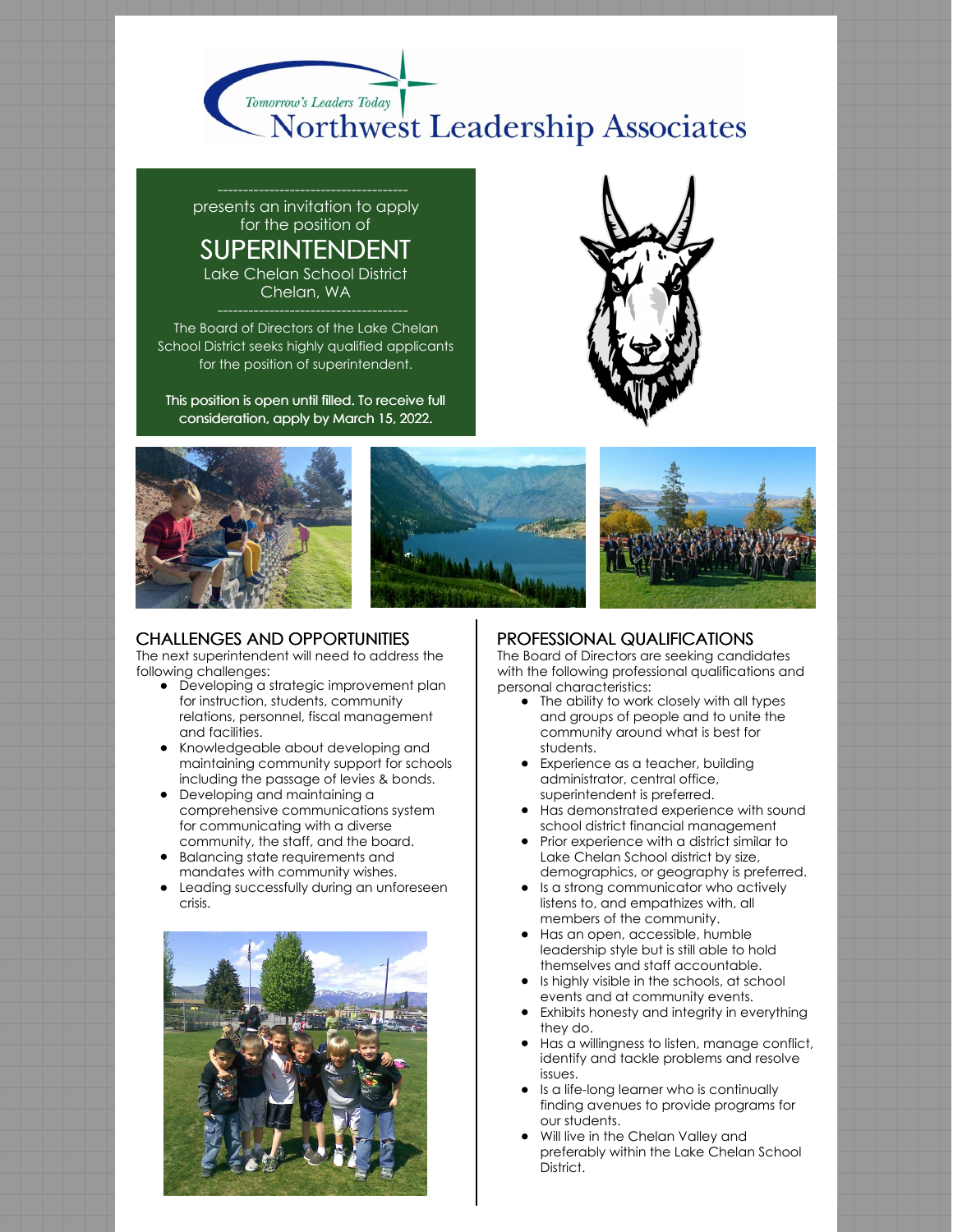## THE DISTRICT

Lake Chelan School District is located in the northern, middle part of the State of Washington. The District serves the year round community that comprises one of Washington State's premier destination resort and recreation areas. Because Lake Chelan School District is located in a beautiful vacation spot on the shores of Lake Chelan, we enjoy the benefits of living in a wonderful rural community with the amenities of a larger area. The District serves nearly 1300 students in a comprehensive K-12 educational system, that fosters innovation and a high-quality educational experience.

When stepping on the campus of Chelan Schools, you enter an extraordinary place for students. It is a place where all energies are dedicated to helping students become their best selves. We purposefully create an environment to meet their needs from early childhood to emerging adolescence.

Lake Chelan School District's unique qualities have allowed us to attract an unusually outstanding team of education professionals whose lifestyle happiness translates to an outstanding educational system. Lake Chelan Schools offers excellent career opportunities for educators. Commitment to quality programs and smaller class sizes create a rich environment in which teachers will find professional fulfillment.

## THE COMMUNITY

Chelan is a scenic resort community of 3910 residents nestled at the edge of the Cascade Mountains on the shore of beautiful Lake Chelan. The Lake Chelan Valley features extraordinary year-around recreational opportunities in a world class outdoor environment. The Chelan Valley features an unparalleled combination of breathtaking scenery, vineyards, wineries, orchards, golf, hiking trails, boating and fishing. The City is in an excellent financial position based on a strong and growing economy stimulated by tourism, agriculture, development and very positive retail/commercial activity.

The valley's natural beauty, coupled with abundant amenities, make it an excellent place to live. With ample opportunities for outdoor recreation, a thriving art scene, and a superior community hospital, residents of the Lake Chelan Valley pride themselves on having a high quality of life.

> For more information about the district visit [www.chelanschools.org](https://www.chelanschools.org/)

### BOARD MEMBERS

Kim Thorpe, Chair Jeff Fehr Stephanie Fuller Erik Nelson Barb Polley

# **COMPENSATION**

Salary commensurate to similar sized school districts in the region